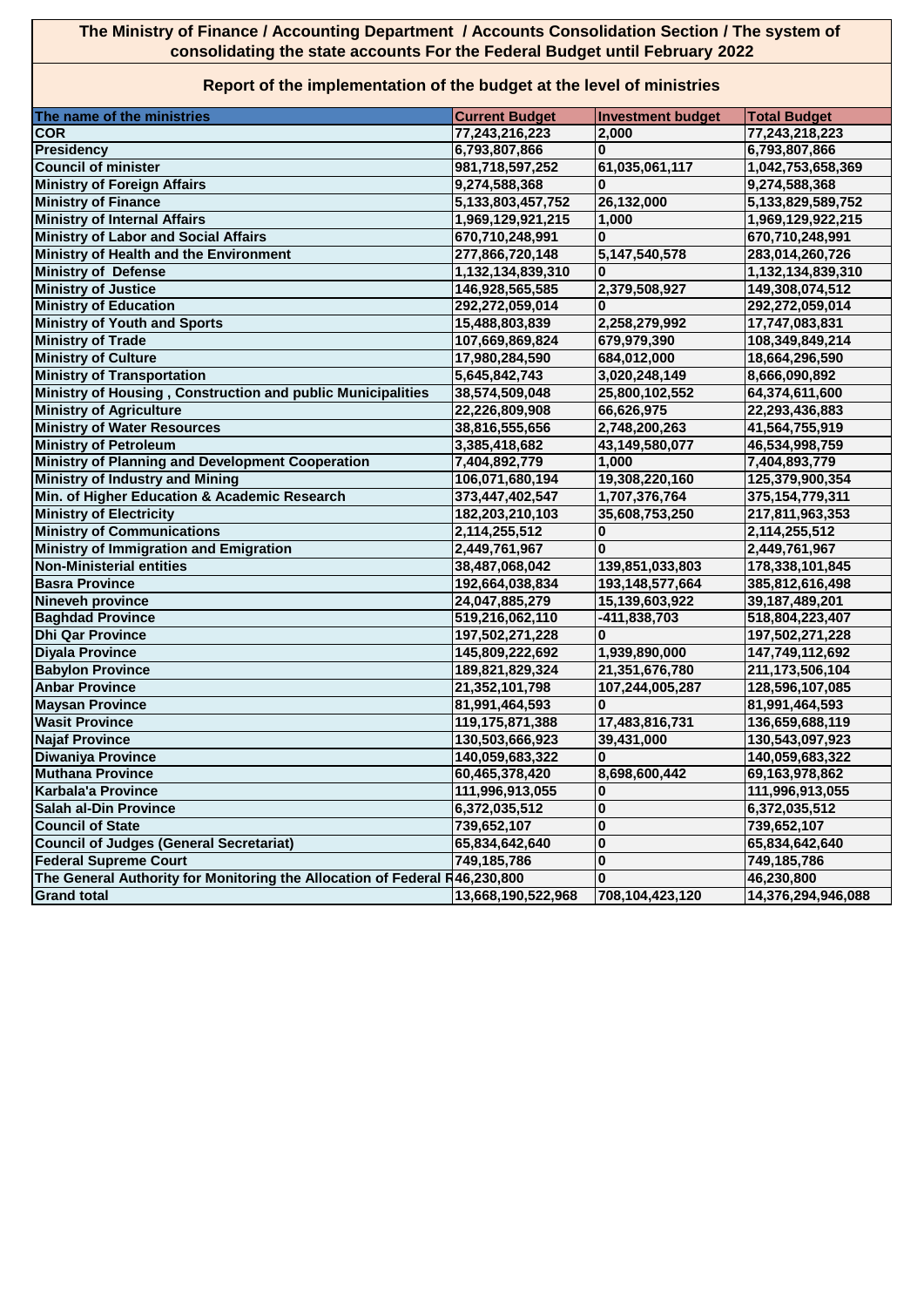## **Report actual expenditures, the level of ministries by the economic classification for the current budget**

 $\sqrt{2}$ 

| current expenses                                                            |                           |                         |                    |                          |                                                 | indebtedness(debt service) | <b>Special programs</b>     |                   |                |                     |
|-----------------------------------------------------------------------------|---------------------------|-------------------------|--------------------|--------------------------|-------------------------------------------------|----------------------------|-----------------------------|-------------------|----------------|---------------------|
| The name of the ministries                                                  | <b>Salaries and wages</b> | <b>Supplies service</b> | Intermediate goods | <b>Asset maintenance</b> | <b>Grants and subsidies</b><br>and debt service | <b>Social Welfare</b>      | <b>Capital expenditures</b> |                   |                | The sum of ministry |
| <b>COR</b>                                                                  | 76.256.547.255            | 290.714.565             | 178,127,554        | 185,739,500              | 166.077.991                                     | 52,192,858                 | 113.816.500                 |                   |                | 77.243.216.223      |
| Presidency                                                                  | 6,035,075,730             | 610,246,806             | 92,530,830         | 29,758,000               |                                                 |                            | 26,196,500                  |                   |                | 6,793,807,866       |
| <b>Council of minister</b>                                                  | 830.993.090.853           | 4.422.833.354           | 1,774,881,465      | 2,438,474,540            | 140.753.044.973                                 |                            | 199.923.300                 |                   | 1.136.348.767  | 981.718.597.252     |
| <b>Ministry of Foreign Affairs</b>                                          | 8,746,869,465             | 397,601,453             | 58,340,200         | 71,777,250               |                                                 |                            |                             |                   |                | 9,274,588,368       |
| <b>Ministry of Finance</b>                                                  | 21,910,581,464            | 453,934,143             | 307,489,105        | 194,760,000              | 776,103,518,072                                 | 2,253,877,749,022          | 134,788,000                 | 2,080,820,637,947 |                | 5,133,803,457,752   |
| <b>Ministry of Internal Affairs</b>                                         | 1,948,437,537,769         | 816.286.326             | 12,781,693,193     | 5.115.304.700            | 98,434,677                                      |                            | 1.880.664.550               |                   |                | 1,969,129,921,215   |
| Ministry of Labor and Social Affairs                                        | 11,065,053,494            | 284,534,800             | 281,394,298        | 86,050,000               | 20,130,000                                      | 658,968,975,399            | 3.879.000                   | ١n                | 232,000        | 670,710,248,991     |
| Ministry of Health and the Environment                                      | 224,106,325,427           | 3,263,606,546           | 35,301,053,104     | 1,646,827,076            | 9,124,250                                       |                            | 3,348,347,000               |                   | 10,191,436,745 | 277,866,720,148     |
| <b>Ministry of Defense</b>                                                  | 1.130.997.166.522         | 71.992.195              | 457,401,500        | 195,430,000              | 412,849,093                                     |                            |                             |                   |                | 1,132,134,839,310   |
| <b>Ministry of Justice</b>                                                  | 67,974,273,002            | 441,342,125             | 58,203,340,933     | 20,219,888,525           | 2,055,000                                       |                            | 87,666,000                  | ١n                |                | 146,928,565,585     |
| <b>Ministry of Education</b>                                                | 288,937,202,730           | 746.647.584             | 1,131,013,550      | 324,586,750              | 617,761,400                                     | 218.200.000                | 296.647.000                 | ١n                |                | 292,272,059,014     |
| <b>Ministry of Youth and Sports</b>                                         | 6,887,928,978             | 47,923,250              | 13,187,400         | 22,190,000               | 8,517,574,211                                   |                            |                             | ١n                | ١n             | 15,488,803,839      |
| <b>Ministry of Trade</b>                                                    | 4,855,720,540             | 87,106,300              | 23,355,984         | 14,409,000               | 1,189,278,000                                   | 101,500,000,000            |                             | ١n                |                | 107,669,869,824     |
| <b>Ministry of Culture</b>                                                  | 17,415,601,482            | 51,090,993              | 26,122,400         | 2,165,000                | 483,034,715                                     |                            |                             | ١n                | 2.270.000      | 17,980,284,590      |
| <b>Ministry of Transportation</b>                                           | 2.879.537.132             | 3.736.461               | 22,658,750         |                          | 2.739.910.400                                   |                            |                             | ١n                |                | 5,645,842,743       |
| Ministry of Housing, Construction and public Municipalities                 | 23, 125, 215, 275         | 354, 152, 215           | 290,010,817        | 72,520,900               | 14,732,609,841                                  |                            |                             | ١n                |                | 38,574,509,048      |
| <b>Ministry of Agriculture</b>                                              | 21,954,255,146            | 74.995.060              | 180,293,140        | 5.055.000                | 12,282,000                                      |                            | $-70.438$                   |                   |                | 22,226,809,908      |
| <b>Ministry of Water Resources</b>                                          | 33,927,057,313            | 667.363.337             | 597,747,623        | 1,649,951,373            | 1,046,183,500                                   |                            | 30.444.000                  | ١n                | 897.808.510    | 38.816.555.656      |
| <b>Ministry of Petroleum</b>                                                | 3,224,384,222             | 1,153,910               | 4,217,800          | 468,750                  | 155,194,000                                     |                            |                             |                   |                | 3,385,418,682       |
| Ministry of Planning and Development Cooperation                            | 7,242,490,200             | 134,886,000             | 16,257,738         | 315,000                  | 4,500,000                                       |                            |                             |                   | 6.443.841      | 7,404,892,779       |
| Ministry of Industry and Mining                                             | 5,432,338,108             | 107,313,500             | 35,242,060         | 8,877,500                | 100,487,909,026                                 |                            |                             |                   |                | 106,071,680,194     |
| Min. of Higher Education & Academic Research                                | 372,589,109,882           | 134,189,429             | 273,934,798        | 61,719,000               | 388,449,438                                     |                            |                             |                   |                | 373,447,402,547     |
| <b>Ministry of Electricity</b>                                              | 8,269,140,974             | 143,284,263             | 105,133,234,328    | 16,055,000               | 68,641,495,538                                  |                            | ١n                          | ۱n                |                | 182,203,210,103     |
| <b>Ministry of Communications</b>                                           | 1,927,662,479             | 116.134.333             | 55,053,700         | 15,405,000               |                                                 |                            |                             |                   |                | 2,114,255,512       |
| Ministry of Immigration and Emigration                                      | 2,271,884,630             | 30,645,000              | 47,750,162         | 3,700,000                | 12,450,000                                      | 78,350,000                 | 4,982,175                   | ١n                |                | 2,449,761,967       |
| <b>Non-Ministerial entities</b>                                             | 38,203,149,439            | 153,436,250             | 99,721,603         | 18,050,750               | 1,704,000                                       |                            | 11.006.000                  | ١n                |                | 38,487,068,042      |
| <b>Basra Province</b>                                                       | 167,542,735,584           | 356,698,970             | 1,490,276,638      | 335,239,450              | 22,933,853,192                                  |                            | 3.340.000                   | ١n                | 1.895.000      | 192,664,038,834     |
| Nineveh province                                                            | 6,238,052,353             | 67,309,000              | 12,617,000         | 886.000                  | 17,729,020,926                                  |                            |                             |                   |                | 24,047,885,279      |
| <b>Baghdad Province</b>                                                     | 489,389,842,339           | 1,463,790,513           | 5,783,448,981      | 836,399,750              | 19,055,660,777                                  |                            | 2,686,919,750               |                   |                | 519,216,062,110     |
| <b>Dhi Qar Province</b>                                                     | 183.938.335.593           | 132.941.834             | 434,731,758        | 34.112.250               | 12.923.010.043                                  |                            | 39.139.750                  |                   |                | 197.502.271.228     |
| <b>Divala Province</b>                                                      | 136,370,093,298           | 343,677,750             | 948,521,246        | 117,825,750              | 7,864,747,647                                   |                            | 164,357,001                 |                   |                | 145,809,222,692     |
| <b>Babylon Province</b>                                                     | 177,262,462,280           | 125,879,220             | 658,969,594        | 80,650,750               | 11,504,701,480                                  |                            | 189,036,000                 |                   | 130.000        | 189,821,829,324     |
| <b>Anbar Province</b>                                                       | 8,483,019,798             | 2,345,000               | 24,268,000         | 4,940,000                | 12,837,529,000                                  |                            |                             |                   | I۵             | 21,352,101,798      |
| <b>Maysan Province</b>                                                      | 72,848,651,682            | 384,311,751             | 1,143,571,370      | 562,971,000              | 6,633,775,790                                   |                            | 418,183,000                 | ١n                | l n            | 81,991,464,593      |
| <b>Wasit Province</b>                                                       | 108,267,414,816           | 80,576,099              | 732,842,480        | 94,905,000               | 9,994,823,993                                   |                            | 5,064,000                   | ١n                | 245.000        | 119,175,871,388     |
| <b>Najaf Province</b>                                                       | 120,150,321,888           | 318.961.400             | 1,419,565,331      | 110.699.400              | 8,478,163,904                                   |                            | 25.955.000                  | ١n                |                | 130,503,666,923     |
| Diwaniya Province                                                           | 120,350,537,356           | 432,079,500             | 4,411,729,473      | 319,680,950              | 13,514,561,643                                  |                            | 1.031.094.400               | ١n                |                | 140,059,683,322     |
| <b>Muthana Province</b>                                                     | 51,697,891,874            | 408,672,912             | 852,955,078        | 133,031,500              | 7,319,802,056                                   |                            | 53,025,000                  |                   |                | 60,465,378,420      |
| Karbala'a Province                                                          | 100,289,798,509           | 837,281,577             | 920,493,760        | 252,907,100              | 9,133,706,054                                   | 285,260,165                | 277,465,890                 | ١a                |                | 111,996,913,055     |
| Salah al-Din Province                                                       | 3,072,026,853             | 4,517,700               | 7,367,800          | 852,000                  | 3,287,271,159                                   |                            |                             |                   |                | 6,372,035,512       |
| <b>Council of State</b>                                                     | 615,029,500               | 92,441,907              | 26,605,700         | 5,569,000                | 6,000                                           |                            |                             |                   |                | 739,652,107         |
| <b>Council of Judges (General Secretariat)</b>                              | 57,398,106,451            | 3,571,952,507           | 234,174,060        | 99,842,950               | 11,942,000                                      | 4,467,894,672              | 50,730,000                  |                   |                | 65,834,642,640      |
| <b>Federal Supreme Court</b>                                                | 734,987,536               | 6,475,500               | 3,932,750          | 3,607,000                | 183,000                                         |                            |                             |                   |                | 749,185,786         |
| The General Authority for Monitoring the Allocation of Federal R(39,070,450 |                           | 6,633,850               | 526,500            |                          |                                                 |                            |                             |                   |                | 46,230,800          |
| <b>Grand total</b>                                                          | 6,970,353,577,671         | 22,543,697,188          | 236,492,651,554    | 35,393,598,464           | 1,279,818,328,789                               | 3,019,448,622,116          | 11,082,599,378              | 2,080,820,637,947 | 12,236,809,863 | 13,668,190,522,968  |
|                                                                             |                           |                         |                    |                          |                                                 |                            |                             |                   |                |                     |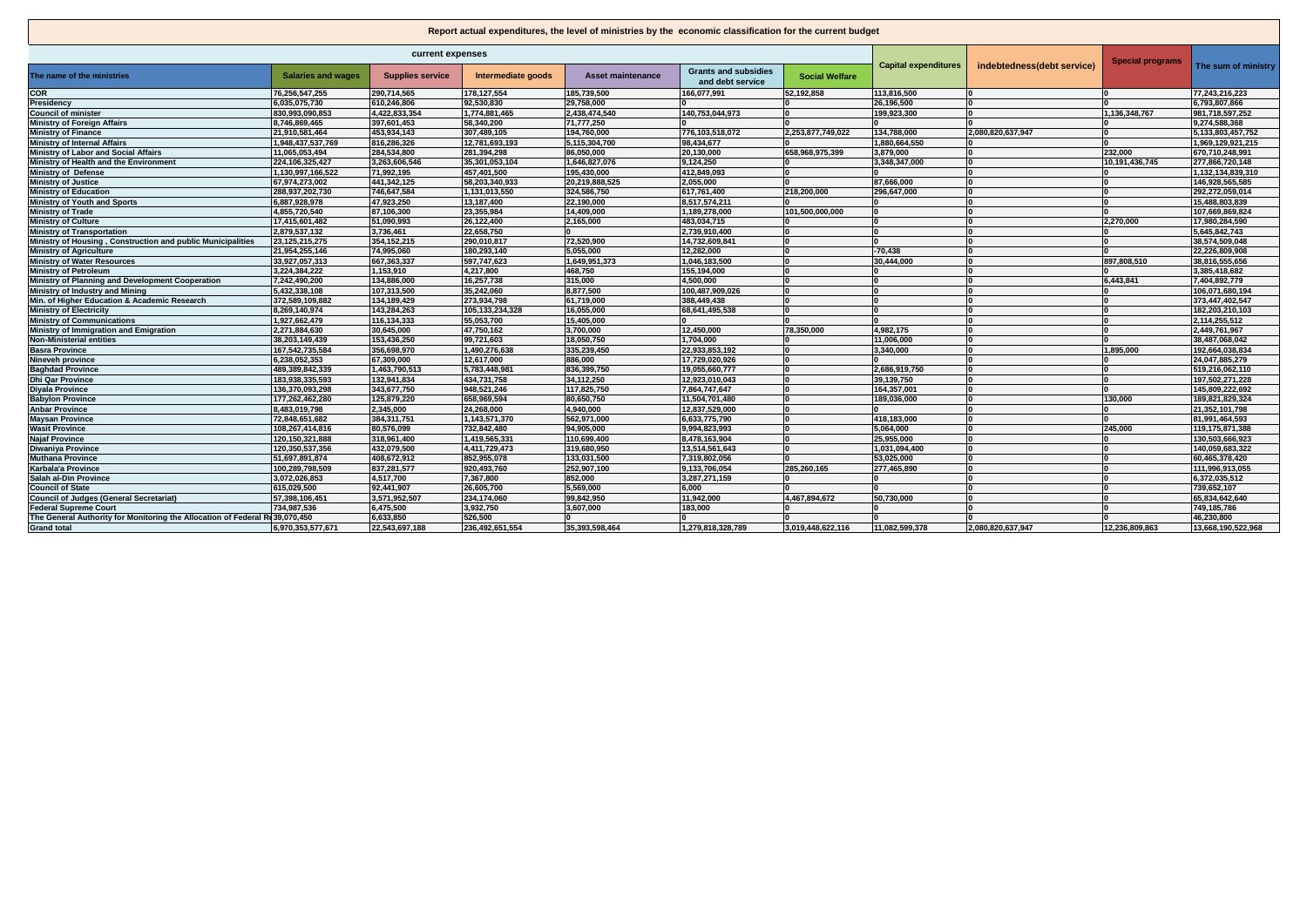| Report actual expenditures, the level of ministries by economic classification for the investment budget |                         |                          |                                               |                                      |                         |                     |
|----------------------------------------------------------------------------------------------------------|-------------------------|--------------------------|-----------------------------------------------|--------------------------------------|-------------------------|---------------------|
| The name of the ministries                                                                               | The agricultural sector | <b>Industrial sector</b> | <b>Transport and</b><br>communications sector | <b>Buildings and services sector</b> | <b>Education sector</b> | The sum of ministry |
| <b>COR</b>                                                                                               |                         |                          |                                               | 2,000                                |                         | 2,000               |
| <b>Council of minister</b>                                                                               |                         | 6,117,441,850            | 14,637,593,860                                | 37,572,443,567                       | 2,707,581,840           | 61.035.061.117      |
| <b>Ministry of Finance</b>                                                                               |                         |                          | n                                             | 26,132,000                           |                         | 26,132,000          |
| <b>Ministry of Internal Affairs</b>                                                                      |                         |                          |                                               | 1.000                                |                         | 1.000               |
| Ministry of Health and the Environment                                                                   |                         |                          | $\mathbf{0}$                                  | 5,147,540,578                        |                         | 5,147,540,578       |
| <b>Ministry of Defense</b>                                                                               |                         |                          | $\mathbf{0}$                                  | 2,379,508,927                        |                         | 2,379,508,927       |
| Ministry of Youth and Sports                                                                             |                         |                          | $\Omega$                                      | 2,258,279,992                        |                         | 2,258,279,992       |
| <b>Ministry of Trade</b>                                                                                 |                         |                          | 464,608,510                                   | 215.370.880                          |                         | 679.979.390         |
| <b>Ministry of Culture</b>                                                                               |                         |                          |                                               | 684,012,000                          |                         | 684,012,000         |
| <b>Ministry of Transportation</b>                                                                        |                         |                          | 3,020,248,149                                 |                                      |                         | 3,020,248,149       |
| Ministry of Housing, Construction and public Municipalities                                              | O                       | $\Omega$                 | 2,160,846,325                                 | 23,639,256,227                       |                         | 25,800,102,552      |
| <b>Ministry of Agriculture</b>                                                                           | 66,626,975              |                          |                                               |                                      |                         | 66,626,975          |
| Ministry of Water Resources                                                                              | 2,748,200,263           | n                        | $\Omega$                                      |                                      |                         | 2.748.200.263       |
| <b>Ministry of Petroleum</b>                                                                             |                         | 43,149,579,077           | $\bf{0}$                                      |                                      | 1.000                   | 43,149,580,077      |
| Ministry of Planning and Development Cooperation                                                         |                         |                          | $\mathbf{0}$                                  | 1,000                                |                         | 1.000               |
| Ministry of Industry and Mining                                                                          |                         | 19,308,220,160           | 0                                             |                                      | ŋ                       | 19,308,220,160      |
| Min. of Higher Education & Academic Research                                                             |                         |                          | 10                                            | 870,497,894                          | 836,878,870             | 1,707,376,764       |
| <b>Ministry of Electricity</b>                                                                           |                         | 35,608,753,250           | n                                             |                                      |                         | 35.608.753.250      |
| <b>Non-Ministerial entities</b>                                                                          | 976,264,540             | 17,240,905,011           | 70,932,079,441                                | 43,186,301,236                       | 7,515,483,575           | 139,851,033,803     |
| <b>Basra Province</b>                                                                                    | 25,093,100              | 13,199,499,102           | 41,693,778,845                                | 107,718,648,726                      | 30,511,557,891          | 193,148,577,664     |
| Nineveh province                                                                                         | 199,618,400             | 28,305,000               | 2,658,721,090                                 | 10,693,034,461                       | 1,559,924,971           | 15,139,603,922      |
| <b>Baghdad Province</b>                                                                                  |                         |                          | -411,838,703                                  |                                      |                         | -411,838,703        |
| <b>Divala Province</b>                                                                                   |                         |                          | 1.170.290.000                                 | 769.600.000                          |                         | 1.939.890.000       |
| <b>Babylon Province</b>                                                                                  | 159,887,899             | 299.316.685              | 8.573.863.748                                 | 3.236.737.734                        | 9.081.870.714           | 21.351.676.780      |
| <b>Anbar Province</b>                                                                                    | 564,531,720             | 7,199,983,543            | 52,832,291,168                                | 44,486,444,803                       | 2,160,754,053           | 107,244,005,287     |
| <b>Wasit Province</b>                                                                                    |                         | 678,401,000              | 2,492,422,015                                 | 11,594,595,230                       | 2,718,398,486           | 17,483,816,731      |
| <b>Najaf Province</b>                                                                                    |                         |                          |                                               | 31,859,000                           | 7,572,000               | 39,431,000          |
| <b>Muthana Province</b>                                                                                  |                         | 1,910,568,635            | 3,055,105,848                                 | 2.500.249.872                        | 1.232.676.087           | 8.698.600.442       |
| <b>Grand total</b>                                                                                       | 4,740,222,897           | 144,740,973,313          | 203,280,010,296                               | 297,010,517,127                      | 58,332,699,487          | 708,104,423,120     |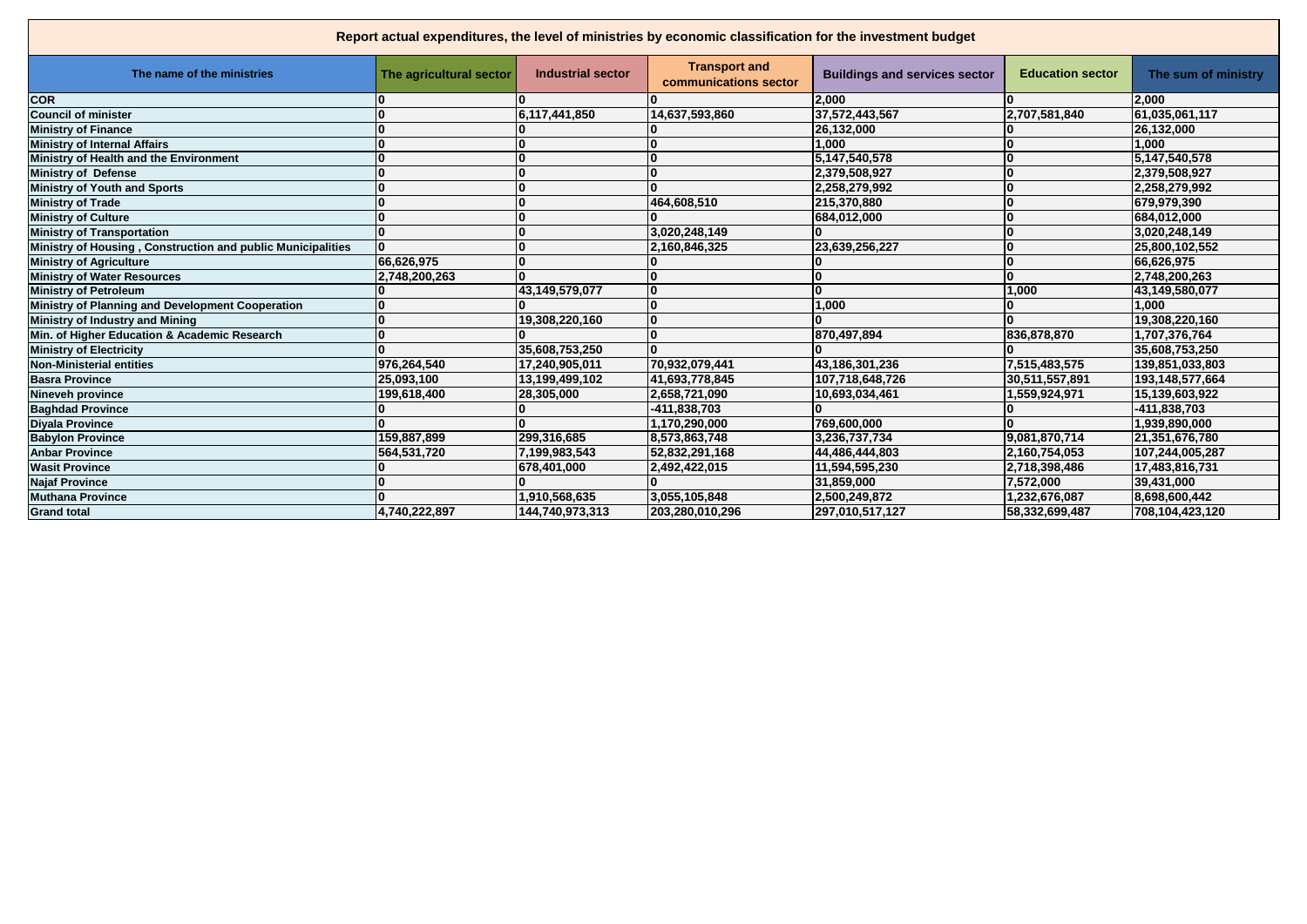| Report expenditures by economic classification for the current budget |                                              |                       |  |  |  |
|-----------------------------------------------------------------------|----------------------------------------------|-----------------------|--|--|--|
| <b>Type of expense</b>                                                | The names of the chapters                    | <b>Current Budget</b> |  |  |  |
|                                                                       | <b>Employee compensation</b>                 | 6,970,353,577,671     |  |  |  |
|                                                                       | The required service                         | 22,543,697,188        |  |  |  |
|                                                                       | Intermediate goods                           | 236,492,651,554       |  |  |  |
| current expenses                                                      | <b>Maintenance of assets</b>                 | 35,393,598,464        |  |  |  |
|                                                                       | <b>Grants and subsidies and debt service</b> | 1,279,818,328,789     |  |  |  |
|                                                                       | <b>Social Welfare</b>                        | 3,019,448,622,116     |  |  |  |
|                                                                       | <b>Total current expenses</b>                | 11,564,050,475,781    |  |  |  |
| <b>Capital expenditures</b>                                           | <b>Capital expenditures</b>                  | 11,082,599,378        |  |  |  |
| indebtedness                                                          | debt service                                 | 2,080,820,637,947     |  |  |  |
|                                                                       | <b>Employees Compensation</b>                | 927,036,867           |  |  |  |
|                                                                       | The required service                         | 313,437,136           |  |  |  |
|                                                                       | Intermediate goods                           | 6,907,712,496         |  |  |  |
| <b>Special programs</b>                                               | <b>Maintenance of assets</b>                 | 543,586,000           |  |  |  |
|                                                                       | <b>Grants and subsidies and debt service</b> | 3,468,537,364         |  |  |  |
|                                                                       | <b>Capital expenditures</b>                  | 76,500,000            |  |  |  |
|                                                                       | <b>Total Special Programs</b>                | 12,236,809,863        |  |  |  |
|                                                                       | <b>Grand total</b>                           | 13,668,190,522,968    |  |  |  |

| Report on expenditure by sector for the investment budget |                          |  |  |  |
|-----------------------------------------------------------|--------------------------|--|--|--|
| The names of the sectors                                  | <b>Investment budget</b> |  |  |  |
| The agricultural sector                                   | 4,740,222,897            |  |  |  |
| Industrial sector                                         | 144,740,973,313          |  |  |  |
| Transport and communications sector                       | 203,280,010,296          |  |  |  |
| <b>Buildings and services sector</b>                      | 297,010,517,127          |  |  |  |
| <b>Education sector</b>                                   | 58,332,699,487           |  |  |  |
| <b>Grand total</b>                                        | 708,104,423,120          |  |  |  |

| A Report on the expenditure of the investment budget at the level of types |                          |  |  |
|----------------------------------------------------------------------------|--------------------------|--|--|
| of investment                                                              |                          |  |  |
| <b>Types of investment</b>                                                 | <b>Investment budget</b> |  |  |
| <b>Investment Platform</b>                                                 | 313,118,649,614          |  |  |
| <b>Development of regions</b>                                              | 256,320,959,408          |  |  |
| Petrodollar                                                                | 136,636,229,577          |  |  |
| <b>Reviving the Marshlands</b>                                             | 750,000                  |  |  |
| <b>Poverty Reduction Strategy</b>                                          | 2,027,834,521            |  |  |
| <b>Grand total</b>                                                         | 708,104,423,120          |  |  |